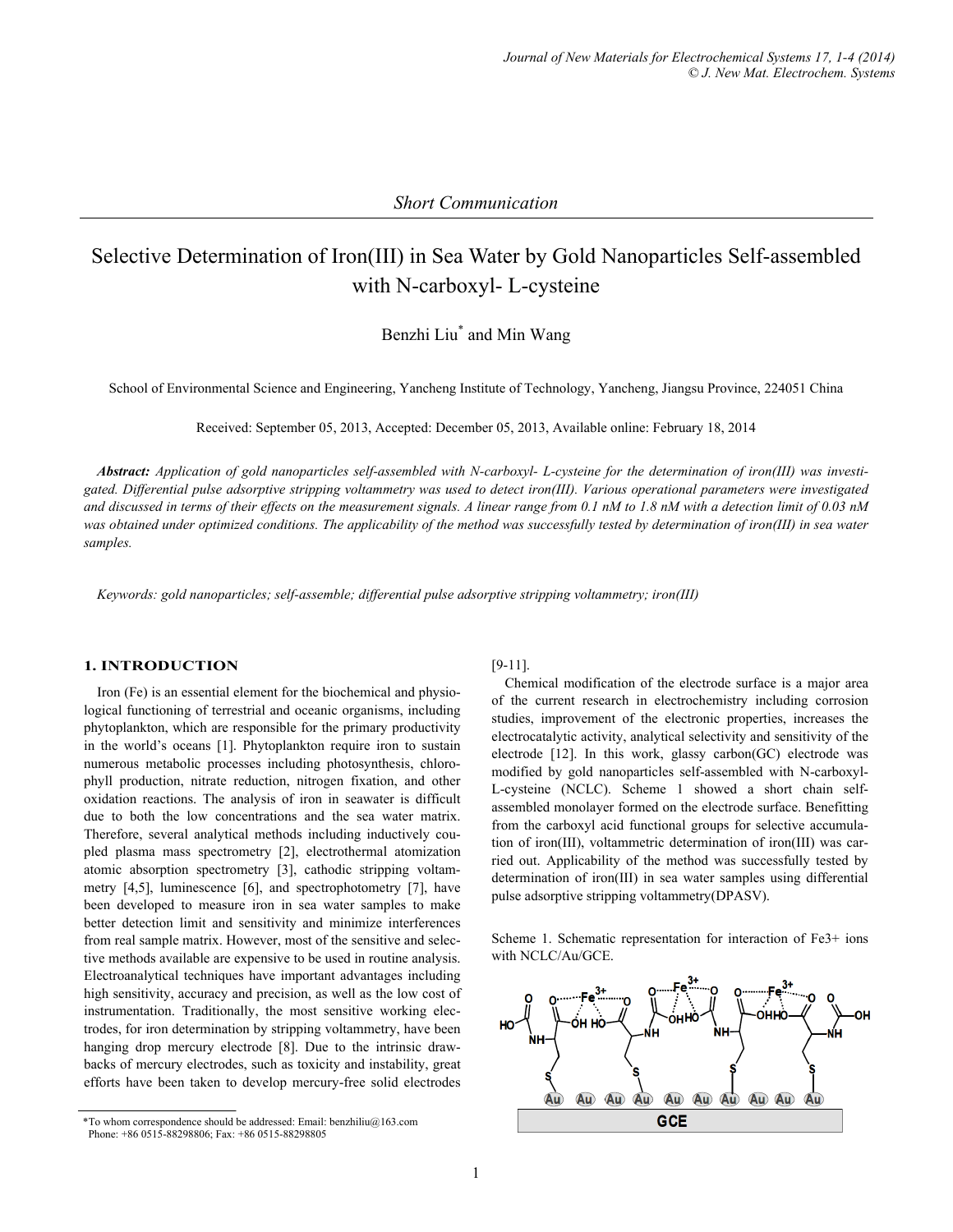

Figure 1. Cyclic voltammograms obtained in  $0.15$  M KNO<sub>3</sub> solution on Au/GC (a), and NCLC/Au/GC before (b) and after (c) immersion in 5 μM iron(III) for 8 min. pH=4.0, scan rate: 100  $mVs^{-1}$ .

## **2. EXPERIMENTAL**

#### **2.1. Apparatus**

Cyclic voltammetry and differential pulse adsorptive stripping voltammetry experiments were conducted on Electrochemical Workstation LK2005 (LANLIK Instruments company,Tainjin, China). The modified glassy carbon electrode (diameter of 3mm) were used as working electrode with a Ag/AgCl electrode (Saturated KCl) reference electrode, and a platinum wire auxiliary electrode. All pH measurements were made with a Model pHS-23 acidity meter (Shanghai Second Analytical Instruments, China).

#### **2.2. Reagents**

N-carboxyl- L-cysteine(NCLC), potassium tetrachloroaurate(III) (KAuCl4) and all other compounds were purchased from Sinopharm Group Chemical Reagents Co., Ltd. All chemicals were of analytical reagent grade and used without any further purification. A solution of 50  $\mu$ M KAuCl<sub>4</sub> in 0.1 M H<sub>2</sub>SO<sub>4</sub> was prepared to deposit gold at the GC surface. The iron stock solution  $(1 \text{ mg } \text{mL}^{-1})$ was obtained by dissolution of 1.0 g of extra-pure iron in 100 mL of nitric acid with the aid of heat, and then diluted to 1 L with water. Dilute solutions of iron(III) were prepared immediately before use from a stock solution. Double distilled water was used throughout.

## **2.3. Preparation of the modified electrode**

The glassy carbon electrode(GC) was polished with a water slurry of  $0.5$  mm  $Al_2O_3$ , then rinsed with ethanol and water and placed in an ul-trasonic bath to remove any residual polishing material. The GC was immersed into KAuCl<sub>4</sub> solution and deposition was conducted at the potential of -0.4 V (vs. Ag/AgCl) for 600 s to prepare Au/GC. The Au/GC was washed with distilled water to remove physically adsorbed KAuCl<sub>4</sub>, and then was immersed in a 20 mM NCLC aqueous solution for 20 h to form NCLC/Au/GC. The modified electrode was washed with distilled water to remove physically adsorbed NCLC and used as working electrode for electrochemical measurements.



Figure 2. DPASV obtained in  $0.15$  M KNO<sub>3</sub> solution on Au/GC (a), and NCLC/Au/GC before (b) and after (c) immersion in 1.3 nM iron(III). pH=4.0, step increment of 5mV, amplitude of 50mV, pulse period of 0.1 s.

## **2.4. Measurement procedure**

The supporting electrolyte solution (10 mL of 0.15 M  $KNO_3$ ) was pipetted into a voltammetric cell and purged with nitrogen for 5 min. After the background voltagram had been obtained, aliquots of the iron standard solution were introduced into the cell while maintaining a nitrogen atmosphere over the solution. After 8 min accumulation, the voltammogram was recorded by applying a negative-going differential pulse stripping voltammetric potential scan from  $+0.6$  V to 0 V with a step increment of 5mV, amplitude of 50mV, pulse period of 0.1 s.

#### **3. RESULTS AND DISCUSSION**

## **3.1. Analytical characteristics of iron(III) on NCLC/Au/GC**

The cyclic voltammetry was performed to investigate response of iron(III) on NCLC/Au /GC. Fig. 1 showed the cyclic voltagrams obtained in  $0.15$  M KNO<sub>3</sub> solution on Au/GC (a) and NCLC/Au/GC before (b) and after (c) immersion in 5 μM iron(III) for 8 min. In the scan range from  $+0.6$  V to  $-0.1$  V, no redox current peak was found in curve (a) implying that iron(III) ions were not adsorbed onto the Au /GC. Curve (b) also did not show any redox peak since no iron(III) in solution. But Curve (c) showed a obvious cathodic irreversible peak around +0.25 V, indicating that iron(III) ions had been accumulated onto the modified surface following the electrochemical reduction to the iron(II). The irreversible behavior of cyclic voltagram confirmed that iron(II), formed from electrochemical reduction of iron(III), has left the surface of NCLC/Au/GC immediately after formation, so that it has not been accessible for oxidation in reverse potential scan. Thus, it is benefit for detecting iron(III) in the presence of large amount of iron(II).

In order to increase sensitivity, we carried out differential pulse adsorptive stripping voltammetry(DPASV) to detect trace iron(III) ions. Fig. 2 showed the DPASV obtained in 0.15 M KNO<sub>3</sub> solution on Au/GC (a) and NCLC/Au/GC before (b) and after (c) immersion in 1.3 nM iron(III). Also, no current peak was found in curve (a) and curve (b), but an obvious cathodic peak was observed in curve (c) around +0.24 V. The results were in good agreement with those observed by CV measurements.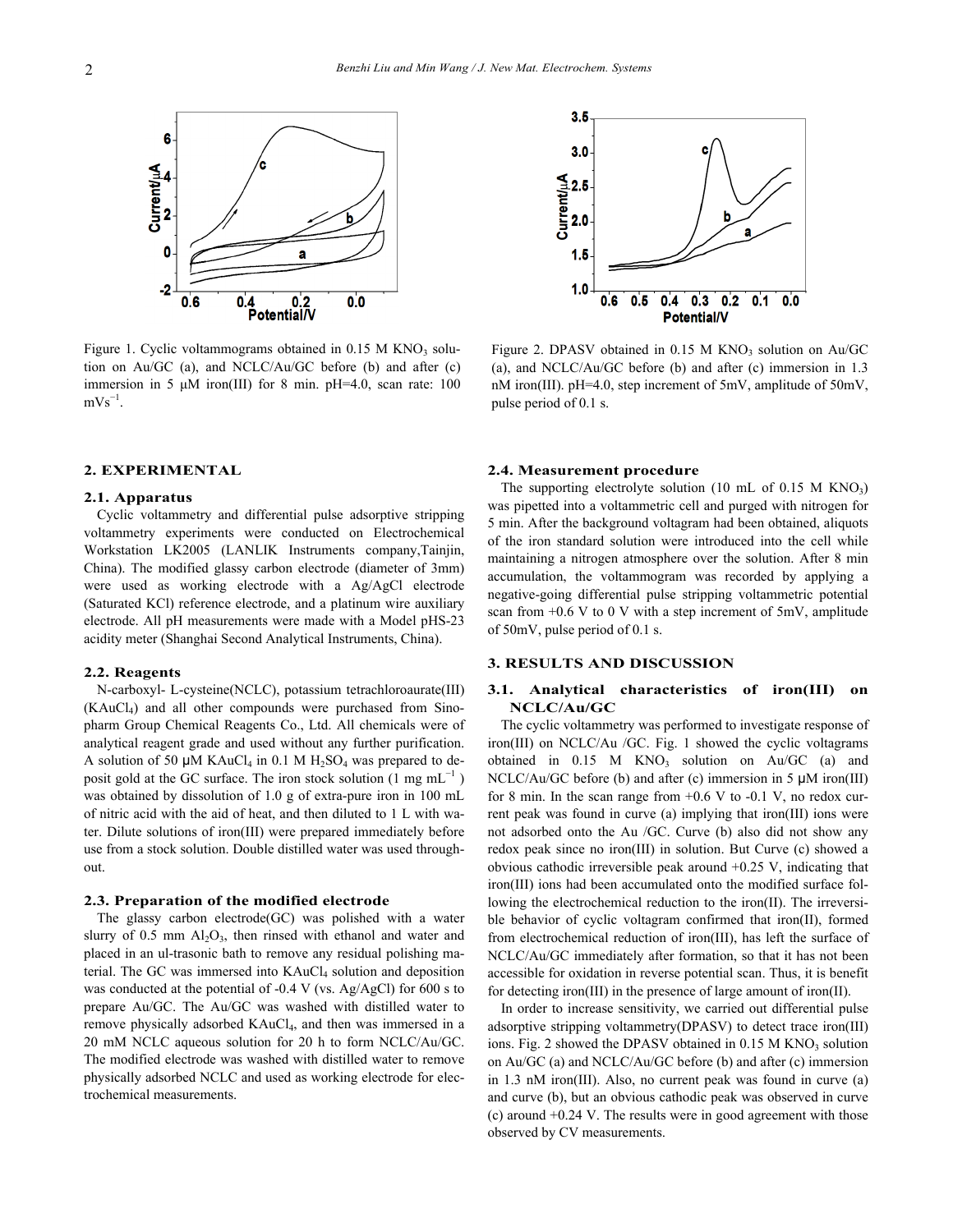

Figure 3. DPASV on NCLC/Au/GC in  $0.15$  M KNO<sub>3</sub> solution with different iron(III) concentrations. From 1 to 7: 0; 0.1; 0.4; 0.7; 1.0; 1.3; 1.8 nM, respectively.



Figure 4. Plot of peak currents vs. the iron(III) concentrations.

## **3.2. Effect of solution acidity**

The pH effect of the supporting electrolyte solutions on the current response of NCLC/Au /GC was investigated in the range of 2~9. The stripping peak current increased with increasing the pH of the supporting electrolyte solution and reached maximum at around pH 4.0. At higher pH values, the peak current response decreased. This behavior may be attributed to the competition of the OH- with  $Fe<sup>3+</sup>$  ions at higher pH and H<sup>+</sup> with  $Fe<sup>3+</sup>$  for carboxyl groups of NCLC at lower pH. In the stripping step, for pH values higher than 4.0, the interaction between  $Fe<sup>3+</sup>$  and the functionalized monolayer becomes stronger, hindering the charge-transfer between  $Fe<sup>3+</sup>$  and the electrode base, and at lower pH, a part of the  $Fe<sup>3+</sup>$  ions leave the surface before starting the stripping step. Thus, pH 4.0 was chosen for further experiment.

## **3.3. Calibration graph**

Calibration curve for the determination of iron(III) on the NCLC/Au/GC was achieved by DPASV under optimal conditions. The DPASV for different concentrations of iron(III) were illustrated in Fig. 3. The resulting calibration plot, as shown in Fig. 4, is linear over the range from 0.1 nM to 1.8 nM , and the limit of detection was 0.03 nM. These results showed that the NCLC/Au /GC could be an appropriate sensor for detection of iron(III) at low concentrations.

#### **3.4. Interferences study**

Possible interferences in the determination of 0.8 nM iron(III) were examined under the optimized experimental conditions. It was found that 100-fold of iron(II), 80-fold of  $\text{Zn}^{2+}$ ,  $\text{Cr}^{3+}$ ,  $\text{Sn}^{2+}$ ,  $\text{Cd}^{2+}$ ,  $Mn^{2+}$ ,  $Mg^{2+}$ ,  $Pb^{2+}$ ,  $Ag^{+}$ , and  $Cu^{2+}$  for DPASV measurements have no effect on the determination of iron(III). Furthermore, surfaceactive substances, such as Triton X-100, Tween-80, sodium dodecylsulfate(SDS) and cetyltrimethylammonium bromide (CTAB) were investigate. Results show that amounts of less than 20-fold of them have little effect on the determination of iron(III). Therefore, this proposed method has high sensitivity and selectivity for the determination of iron(III).

#### **3.5. Reproducibility and stability of NCLC/Au/GC**

The fabrication reproducibility was estimated by the measurements of 1.0 nM iron(III) with four different modified electrodes made at the same procedure. The R.S.D. of the measurement was 6.1%, showing a good reproducibility. The long-term stability of the electrode was also investigated. When NCLC/Au/GC was not in use, it was stored in KNO<sub>3</sub> solution and measured intermittently, the current response to 1.0 nM iron(III) decreased less than 10% over two weeks.

## **3.6. Analysis of sea water samples**

The proposed method was used for the direct determination of iron(III) in sea water. A standard addition method was used for Fe(III) determination. The concentrations of iron(III) in Qingdao sea water and Dalian sea water were found to be 0.93 nM and 0.72 nM, respectively. The recovery results summarized in Table 1 demonstrated the validity of the proposed method and the applicability of the fabricated sensor for the determination of iron(III) in real samples.

## **4. CONCLUSION**

In this work, gold nanoparticles self-assembled with N-carboxyl-L-cysteine was used to fabricate a electrochemical sensor for the determination of iron(III). Selective accumulation of iron(III) to the carboxyl acid functional groups of N-carboxyl- L-cysteine could avoid interfering of other electroactive materials. Applicability of the sensor for analysis of real samples was successfully tested by determination of iron(III) in sea water with less interference of the sample matrix.

Table 1. determination and recovery tests of iron(III) in sea water samples.

| Samples              | Initial found<br>(nM) | Added<br>(nM) | Total found<br>(nM) | Recovery<br>$\frac{6}{2}$ | RSD(%)<br>$(n=5)$ |
|----------------------|-----------------------|---------------|---------------------|---------------------------|-------------------|
| Qingdao<br>sea water | 0.93                  | 0.5           | 1.39                | 92.0                      | 4.3               |
| Dalian<br>sea water  | 0.72                  | 0.5           | 1.19                | 94.0                      | 3.9               |